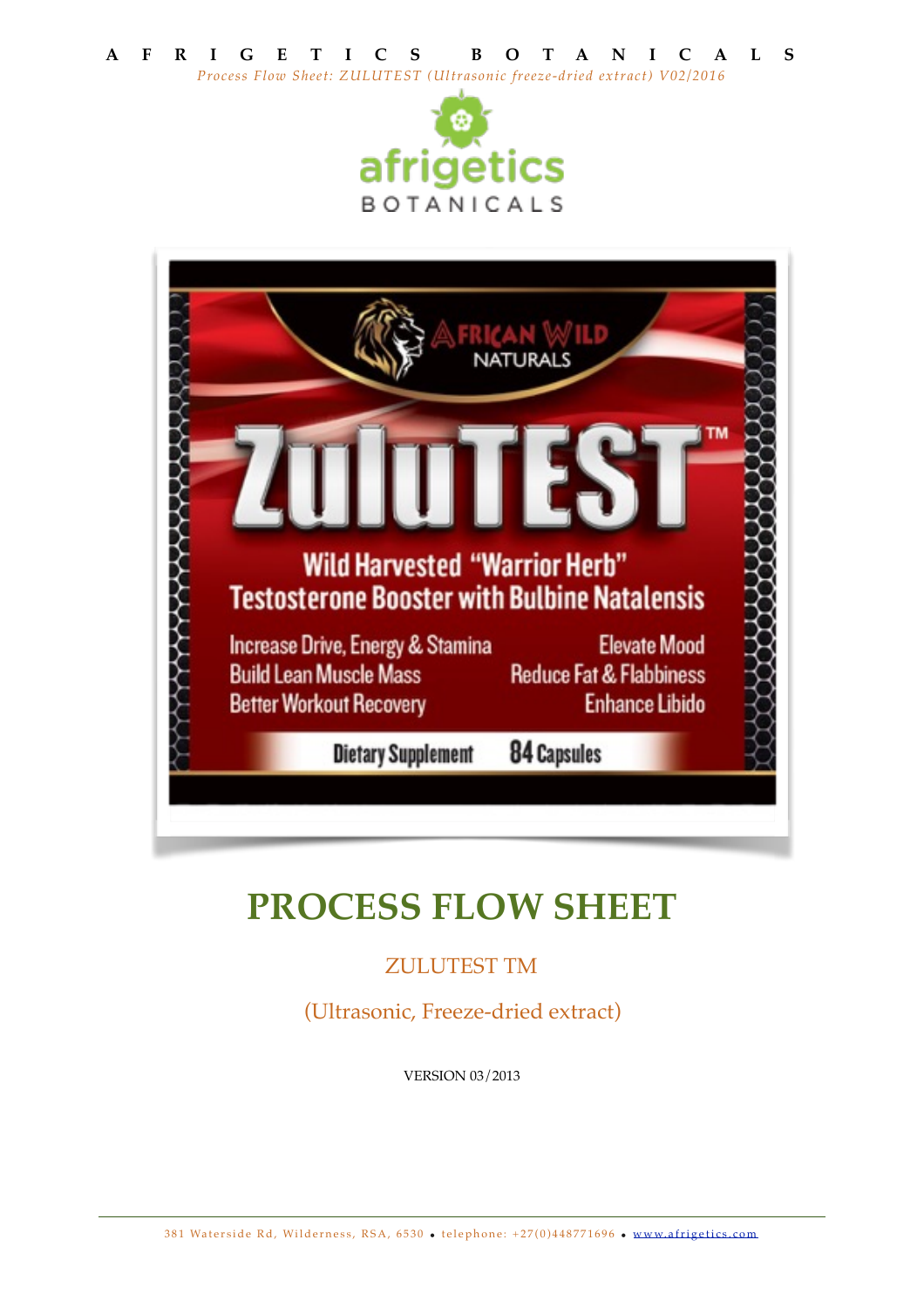Step 1 : Pre-harvest quality assessment

| PROCESS                                                     | <b>CHECKS</b>                                               |
|-------------------------------------------------------------|-------------------------------------------------------------|
| PRE-HARVEST HORTICULTURIST IDENTIFICATION                   | Site for harvesting is inspected in advance of the event to |
| OF SPECIES AND ACTIVE INGREDIENT ASSAY.                     | determine that the cultivated material is sufficiently      |
| Live plant material is inspected by in-house horticulturist | mature for harvesting. Species are checked as per the       |
| to determine species correctness. Samples tested for        | voucher specimen referenceS and active ingredient           |
| active ingredients.                                         | analysis.                                                   |
| ANALYSIS OF SELECTED SITE PLANT MATERIAL                    | Fresh material is checked for species correctness,          |
| Reference material from the harvesting site is inspected    | maturity, and for any signs of rot, damage or adulteration  |
| to check the quality of the herb.                           | with other species.                                         |

Step 2: Harvest

| PROCESS                                                                                                                                                                                                                     | <b>CHECKS</b>                                                                                                                                                                                                                        |
|-----------------------------------------------------------------------------------------------------------------------------------------------------------------------------------------------------------------------------|--------------------------------------------------------------------------------------------------------------------------------------------------------------------------------------------------------------------------------------|
| <b>HARVESTING</b><br>Pre-determined blocks for harvesting are selected by<br>farm manager. Leaves and stem are plucked from live<br>plants and excess soil and foreign matter removed then<br>placed in agricultural sacks. | Ensure that the harvesters are skilled in identifying the<br>plants as per in-house quality requirements for raw<br>material: species correctness, maturity, and for any signs<br>of rot, damage or adulteration with other species. |
| ANALYSIS OF HARVESTED PLANT MATERIAL<br>Reference material from the harvested material is<br>randomly selected from raw material bags and inspected<br>to check quality criteria.                                           | Representative samples of harvested material are selected<br>from random bags across the sample group. Material is<br>re-checked for compliance with quality controls criteria.                                                      |

STEP 3: Receiving of goods at processing facility

| PROCESS                                                                     | <b>CHECKS</b>                                                                                                                                                                               |
|-----------------------------------------------------------------------------|---------------------------------------------------------------------------------------------------------------------------------------------------------------------------------------------|
| <b>RECEIVING:</b><br>Cultivated plants are received at processing facility. | Goods are received and individual bags are assigned<br>numbers, batch code is assigned. Origin, weight and date<br>of harvest are noted by QC manager. Discrepancies noted<br>and reported. |
|                                                                             |                                                                                                                                                                                             |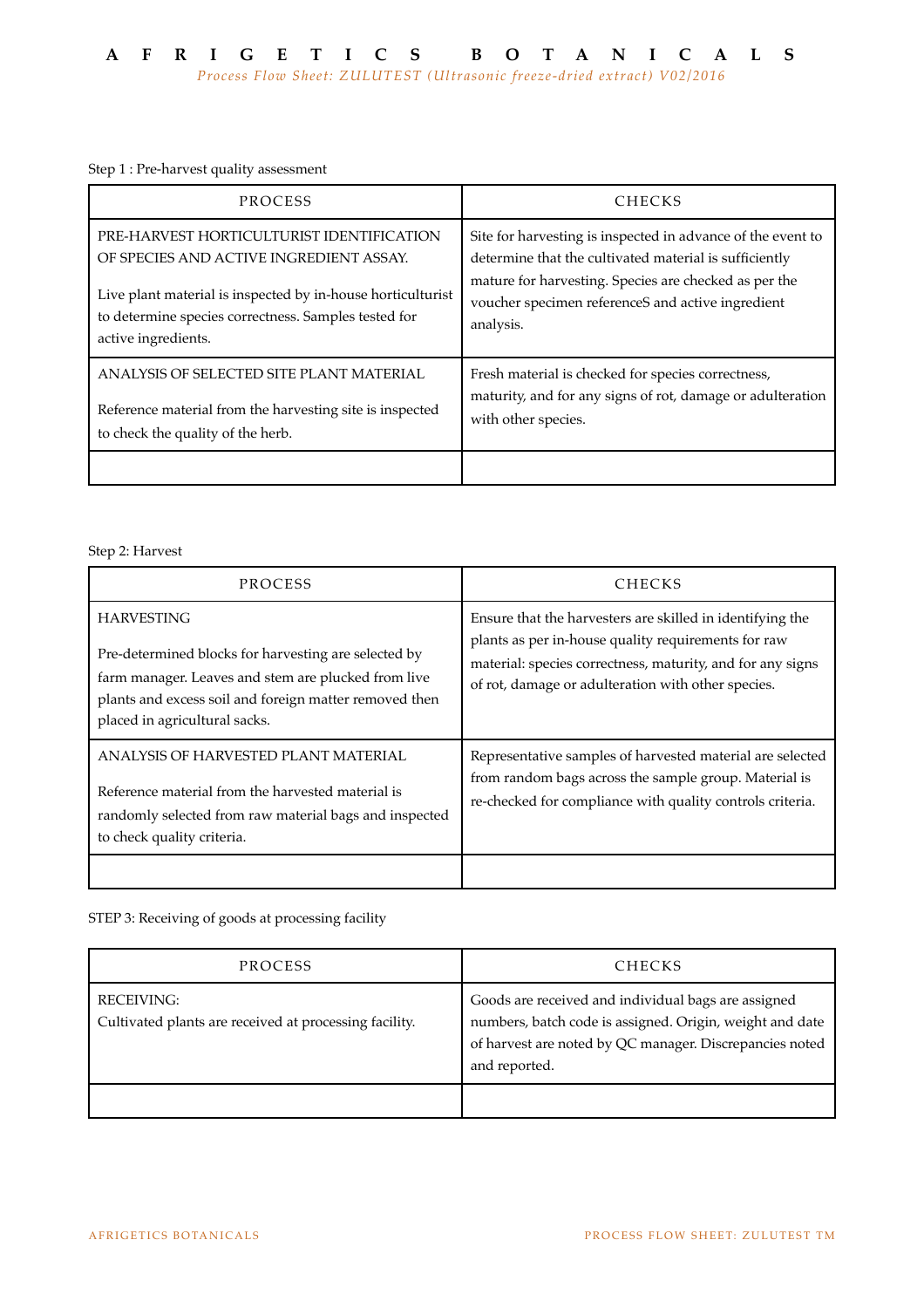Step 4: Processing into dried herbs

| PROCESS                           | CHECKS                                                                                                                                                                                                                                                                                                                                                                                                                                                               |
|-----------------------------------|----------------------------------------------------------------------------------------------------------------------------------------------------------------------------------------------------------------------------------------------------------------------------------------------------------------------------------------------------------------------------------------------------------------------------------------------------------------------|
| <b>INSPECTION AND REPORTING</b>   | Fresh material is unpacked and moved into plastic crates<br>for washing and rinsing with cold water. Checks for:<br>presence of rotting, dead, dry plant matter, check for<br>species correctness, check for foreign matter (wire, wood,<br>stones, mud, plastic etc). irregularities are removed and<br>noted by weight and photographed for record keeping.<br>Foreign matter is removed and safely discarded. QC<br>manager must take notes of any discrepancies. |
| WASHING, STEAM STERILIZE, SLICING | Material that has passed initial QC assessment is now<br>submitted to receiving area. Crates are sprayed with cold<br>water and checked during the rinse to remove excess<br>foreign matter (high pressure hose). QC manager must<br>determine if steam sterilization is necessary. Washed<br>material must be inspected before moving to processing<br>area for mulching.                                                                                           |
| <b>DRYING</b>                     | Mulched plants are removed from trays and placed on<br>gas dryer beds. Material should be checked for even<br>distribution across dryer. Goods are dried for allotted<br>time. Once goods are dry, samples should be checked for<br>moisture levels. If compliant, proceed to next step or<br>repeat drying process.                                                                                                                                                 |
| <b>MILLING</b>                    | Dry material is placed onto milling conveyor. Check for<br>foreign matter and remove if required.                                                                                                                                                                                                                                                                                                                                                                    |
| <b>SIFTING</b>                    | Milled powder is placed on sieve conveyor with<br>appropriate sieve size as per product specification.                                                                                                                                                                                                                                                                                                                                                               |
| <b>PACKING</b>                    | Milled, sieved powder can now be checked for<br>consistency. Place material in polyprop bags and place<br>inside agricultural bags for sealing. Assign batch number<br>and bag numbers with noted date and time of<br>production. Individual bags must be packed on wooden<br>crates in storage area of warehouse.                                                                                                                                                   |
|                                   |                                                                                                                                                                                                                                                                                                                                                                                                                                                                      |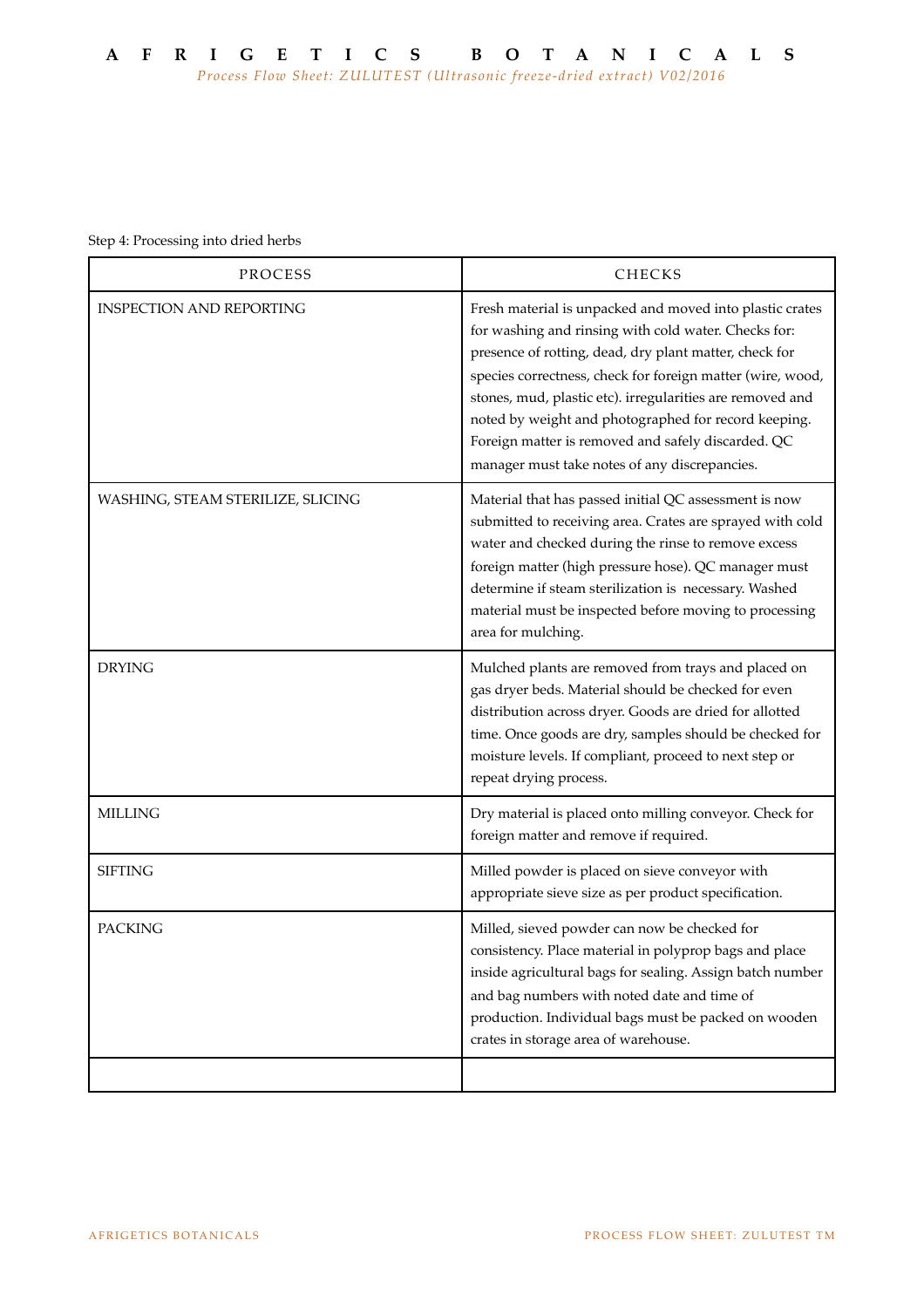Step 5: Extraction

| PROCESS                       | <b>CHECKS</b>                                                                                                                                                                                                                                                                                                                                                           |
|-------------------------------|-------------------------------------------------------------------------------------------------------------------------------------------------------------------------------------------------------------------------------------------------------------------------------------------------------------------------------------------------------------------------|
| <b>RECEIVING</b>              | Bags are received at processing station and checked for<br>integrity of packaging. Compromised packaging such as<br>leaks, tears or damage to bags must be noted. Goods<br>must be checked against quality specifications for<br>compliance to standards. Any material that is not<br>compliant must be quarantined and noted to QC<br>manager for return to warehouse. |
| SOAKING, EMULSION PREPARATION | Milled powder must be soaked at 6:1 ratio with cold<br>water overnight. The emulsion must be blended into a<br>paste and checked for inconsistencies such as lumping.                                                                                                                                                                                                   |
| ULTRASONIC EXTRACTION         | Emulsion is put through ultrasonic extraction.<br>Specifications for product must be noted such as length<br>of time and frequency applied as per manual.                                                                                                                                                                                                               |
| FREEZE-DRYING                 | Emulsified extract is removed from machine and laid into<br>freeze-dryer trays where it is checked for even<br>consistency across the tray. Freeze-drying is performed as<br>per specifications and in-house expertise. Moisture must<br>be checked after freeze-drying process is complete.<br>Should material be compliant it can proceed to next step.               |
| MILLING, SIFTING              | Freeze-dried clumps are placed onto milling conveyor.<br>Check for foreign matter and remove if required. Milled<br>powder is placed on sieve conveyor with appropriate<br>sieve size as per product specification.                                                                                                                                                     |
| <b>PACKING</b>                | Milled, sieved powder can now be checked for<br>consistency. Place material in polyfoil bags and vacuum<br>sealed then placed inside agricultural bags for sealing.<br>Assign batch number and bag numbers with noted date<br>and time of production.                                                                                                                   |
|                               |                                                                                                                                                                                                                                                                                                                                                                         |

## 6. Microbial and laboratory tests

| QC TESTS - WHO (1998)                                              |                                                                                                                                                                                                                   |
|--------------------------------------------------------------------|-------------------------------------------------------------------------------------------------------------------------------------------------------------------------------------------------------------------|
| 1. MOISTURE, HEAVY METALS, PESTICIDES, MICRO-<br>BIAL TEST, ASSAY. | Batch representative sample sent to analytical laboratory<br>for tests to check conformity to AfrHP requirements.<br>Active ingredient assay checked for compliance to<br>alkaloids content (more than $0.5\%$ ). |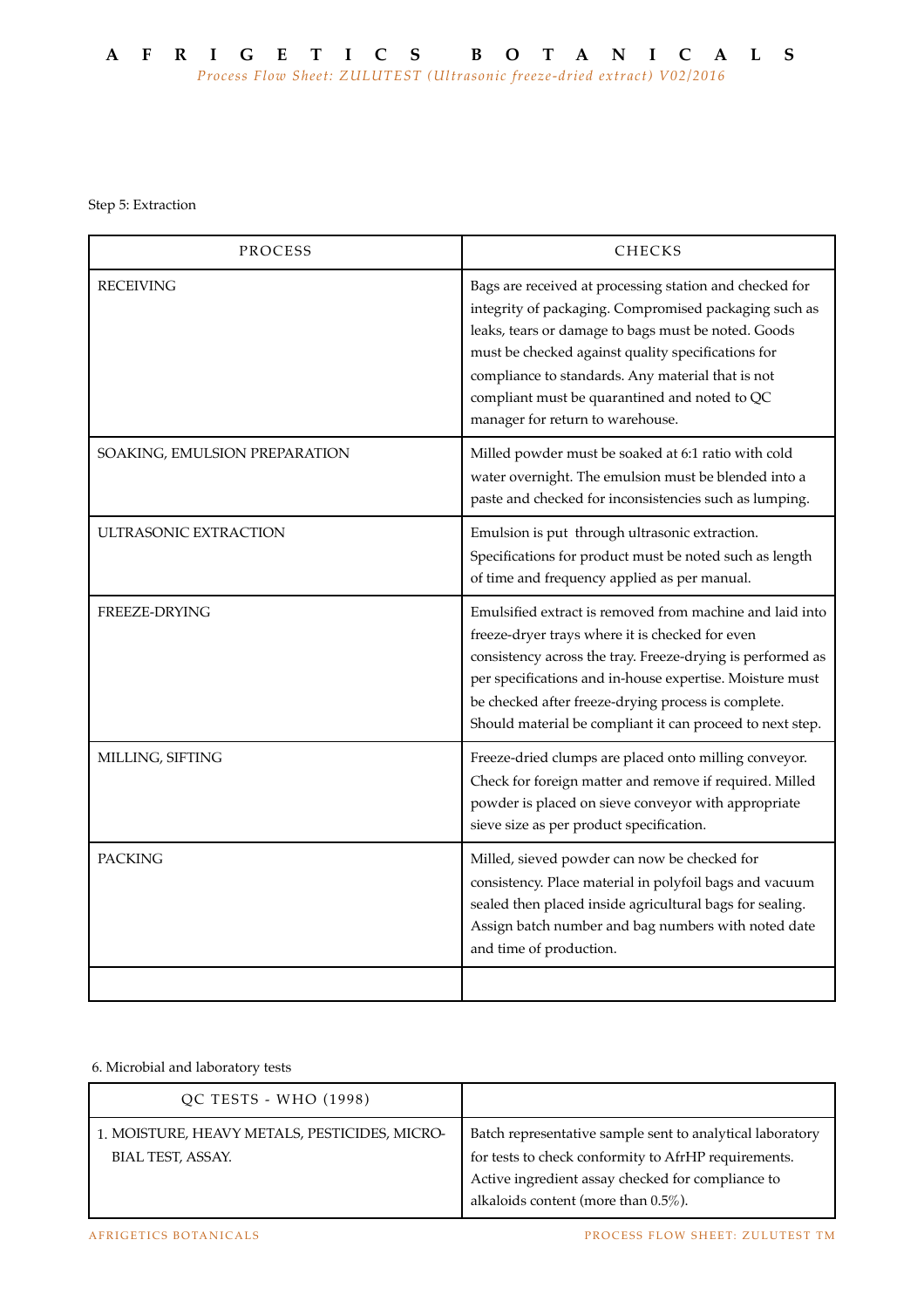## **AFRIGETICS BOTANICALS**

*Process Flow Sheet: ZULUTEST (Ultrasonic freeze-dried extract) V02/2016*

| QC TESTS - WHO (1998) |  |
|-----------------------|--|
|                       |  |

Step 7: Batch completion, Storage and sale:

| <b>BATCH COMPLETION</b> | Batch results analyzed for compliance to specification.<br>COA compiled and signed off by QC manager. if<br>specifications are not met then goods must be<br>quarantined and further actions taken. |
|-------------------------|-----------------------------------------------------------------------------------------------------------------------------------------------------------------------------------------------------|
| STORAGE AND SALE        | Goods approved for sale are stored in appropriate area in<br>warehouse, final batch size noted, stock control updated.                                                                              |
|                         |                                                                                                                                                                                                     |

## 1. WHY WE USE ULTRASONIC EXTRACTION?

Actives found within the cellular structures of organic materials have for a long while been sought as an alternative and more natural treatment compared to synthetic and chemical cures. The typical method of extraction uses chemical processes to rupture the cell walls and dissolve active ingredients into a carrier such as maltodextrin. The technique used with ultrasonic extraction is to bombard the cellular matter with high frequency sound waves which rupture the cell walls of the plant material in a non-thermal, non-chemical manner. This method is said to disrupt 99% of the cell structures so there is no waste product. Additionally, by omitting the use of chemical solvents there is limited reduction of the integrity of the biologically active profile of the plant matter and therefore possibly better assimilation in the human body.

## 2. WHY DO WE USE FREEZE DRYING?

The process of freeze-drying is the most advanced form of preservation available to the food industry today. By a combination of vacuum and ultra cold conditions, freeze-drying removes almost 100% of the water inside the plant matter and therefore leaves no atmosphere for bacteria to grow. This process can preserve plant material in almost perfect state of freshness for 5 years, provided it is stored correctly. Research suggests that freeze-drying is the most effective way to preserve active ingredients in plant material for medicinal and nutritional use and this is why we have applied the process to our herbal extracts: it ensures their long term stability, improved shelf life, better preservation of the active ingredients and retains a very high level of biological activity from the whole content of the herb (enzymes and sensitive nutrients are often denatured by chemical extraction). Alkaloids present in Sceletium are well preserved through freeze-drying, as evident in US patented Sceletium extractions.

Ultrasonic extraction Machine **Emulsion of herbal powder**